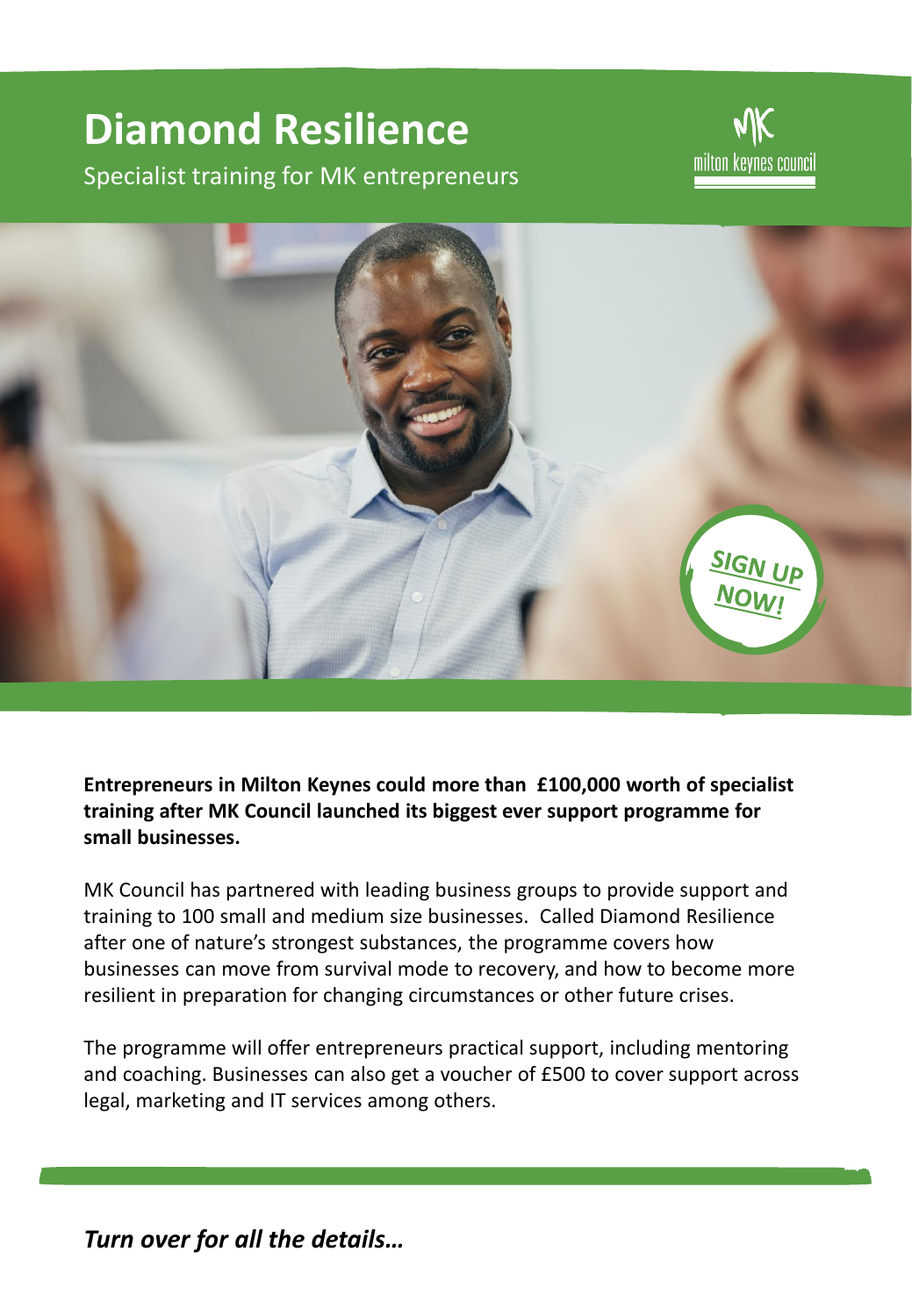## **Taught courses**

*(participants would need to complete a minimum of four courses):*

### **Business Development courses**

- Refocussing and Rethinking for the Future
- 'Greatness' session
- Marketing your Business
- Workforce planning
- Maximise your FSB membership introduction *(must be an FSB member to enrol in this course)*

#### **Personal Development courses**

- First Aid for Mental Health
- Presentation Skills with IMPACT
- Developing Assertiveness Skills
- Team Motivation  $-$  in difficult times
- How to hold Difficult Conversations

*(Chamber of Commerce to run each of Personal Development course twice – 25 participants per course)*

## **SEMLEP Growth Hub support**

SEMLEP Growth Hub provides support to local businesses through a range of initiatives including 1:1 mentoring sessions with a business adviser. Building on a resilience toolkit that SEMLEP developed in partnership with Grant Thornton in 2020, SEMLEP will offer each participant in the MK SME programme an initial assessment including a review of a business's operations, finance, marketing plan and strategy to identify a set of actions to build resilience and improve performance over the 12 months of the programme.

Participants will be required to complete the diagnostic assessment and plan at the start of the programme to give an assessment of their businesses current performance. This will produce an agreed action plan for the business, with SEMLEP Growth Hub advisors booking a session once a quarter with the participants to review progress and provide mentoring through the programme.

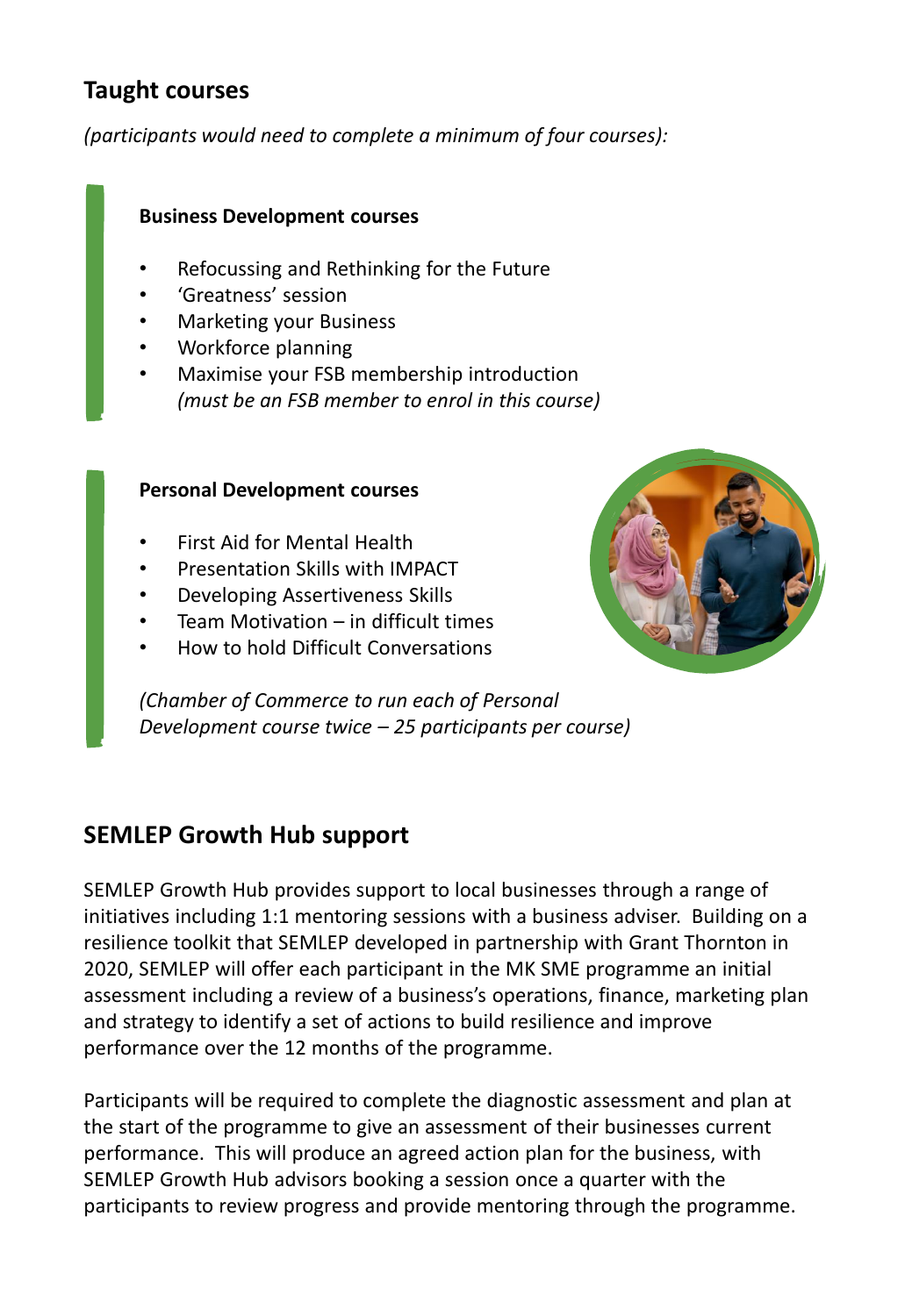# **MK Business Leaders Partnership – MK Professional services scheme:**

MK Council will purchase a voucher for each participant for £500 worth of expertise/advice from existing MK SME's, making links between participant businesses and the wider MK Business community, and ensuring funding is kept within the MK economy. MK has significant strengths in the professional services sector, and this represents an opportunity to make links between SMEs within the MK economy.

This will be administered by MKBLP on behalf of the council, who'll provide guidance to the participants on what can be achieved with their voucher and ensure this doesn't cut across other sources of support, for example the legal support which participants are entitled to through being an FSB member.

## **Scheme SME selection criteria:**

- Business must be MK borough based and have been operational for at least a year
- Employing no more than 25 people
- Annual turnover below £1m
- New member of the FSB/recent new member from MKC Economic Recovery Plan
- Aim to ensure a mix of sectors
- Additional prioritisation will be given to businesses on MK High Streets who are looking to develop their business model.

## **Commitments from each partner organisation:**

- Participate in assessment of applications received
- Participate in the introductory and closing sessions
- To be part of communicating the opportunities and successes of the scheme
- Sharing of intelligence and outcomes for participants

## **Commitments from participating businesses:**

- Completing the Toolkit assessment at the start of the programme and reviewing it at each quarterly call with SEMLEP.
- Completing at least four of the virtual 'taught' sessions
- Evidence of commitment and passion to business transformation journey and to Milton Keynes